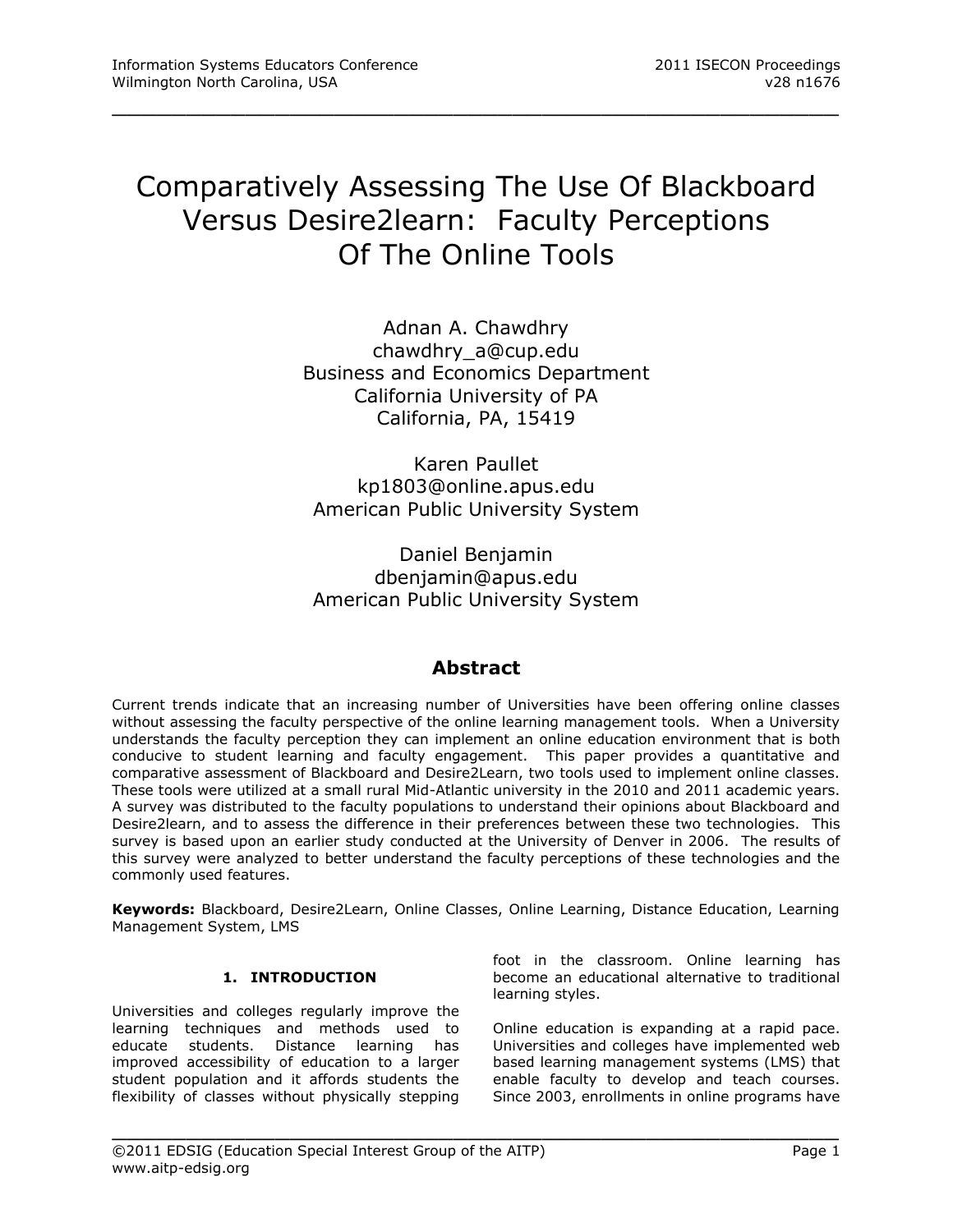\_\_\_\_\_\_\_\_\_\_\_\_\_\_\_\_\_\_\_\_\_\_\_\_\_\_\_\_\_\_\_\_\_\_\_\_\_\_\_\_\_\_\_\_\_\_\_\_\_

been growing faster than that of traditional higher education. In 2010, online enrollments grew by 21%; this growth in online enrollment rate far exceeded the almost 2% growth of the overall higher education population. Threequarters of institutions reported that the economic downturn of the decade has resulted in an increased demand for online courses and programs (Allen & Seaman, 2010). This growing demand for online courses makes it necessary for universities to provide students with the most optimal learning environment. In this context, the researchers conducted a comparative analysis of university faculty members' perceptions of Blackboard versus Desire2Learn.

# **2. LITERATURE REVIEW**

Advances in technology and the Internet have changed the way people access and use information. A 2010 online education study by Allen and Seaman revealed that the recent growth in online enrollments has come from existing offerings, not from institutions new to online. This study defined online courses as those in which 80% of the course content is delivered online. Sixty-three percent of chief academic officer said that online education was critical to their long-term strategy (Allen & Seaman, 2010).

As of fall 2010, the entire Pennsylvania State System for Higher Education (PASSHE) transitioned from Blackboard to Desire2Learn (D2L). After a comprehensive review and assessment of online education tools (Blackboard, Desire2Learn, e-college, and various others), Desire2Learn turned out to be the overwhelming choice. Desire2Learn provided a greater number of tools and capabilities than Blackboard and featured a friendlier user interface for both faculty and students. One of the deciding factors was that it took about a third of the clicks to accomplish tasks in Desire2Learn as compared to Blackboard (Moore, 2010).

The University of Denver's Center for Teaching and Learning's Courseware Faculty Advisory Board (CFAB) completed a study of their student's perceptions of Blackboard (The Center, 2006). Of a total of 1,821 students that completed the survey, nearly 90 percent attested that Blackboard was an excellent webbased tool. Fewer than two percent reported having a bad experience with Blackboard. The

number one reason that students liked Blackboard was the 24x7 access to the course materials. They also noted that there was a high level of communication and interaction with their instructors in the Blackboard environment. Other benefits included the immediate access to their grades, improved class discussions, and the ability to view assignments anytime. Approximately 82 percent of students preferred courses that utilized Blackboard or other webbased tools as compared to 10 percent that did not (The Center, 2006).

According to Kovacs, et al., there is little doubt that changes in higher education are being driving by technological advances in communication technologies and also in the media-rich extensions of the Internet. These advances have enabled universities to implement alternatives to the traditional classroom teaching and learning methods and to develop new ways to deliver course content to students. These new developments have resulted in the growth of a new paradigm in pedagogy; technology-enabled learning environments (Kovacs, Davis, Scarpino & Kovalchick, 2010).

A 2011 study conducted by the researchers on student perceptions of Blackboard versus Desire2Learn revealed that 65% of students used more features in Desire2Learn as compared to Blackboard. They preferred Desire 2 Learn because of ease of integration, sophisticated features, and enhanced functionality. Desire2Learn was consistently ranked higher than Blackboard in every level of education (Freshman, Sophomore, Junior, Senior) (Chawdhry, Paullet, & Benjamin, 2011).

A national survey of faculty perceptions in regard to online learning was conducted by Central Michigan University's academic affairs in April 2009. A total of 174 faculty members participated in the study. Fewer than half of the faculty members surveyed indicated that they had taken (39%), taught (44%), converted (31%), or developed (32%) an online course. Fifty-one percent of faculty members rated the factor "online courses meet student needs for flexible access" as very important. Additionally, 26% believed that online learning was the best way to reach particular students that otherwise would not have attended class. It has been commonly perceived that online teaching took more effort on the part of faculty as compared to face-to-face instruction. Faculty members that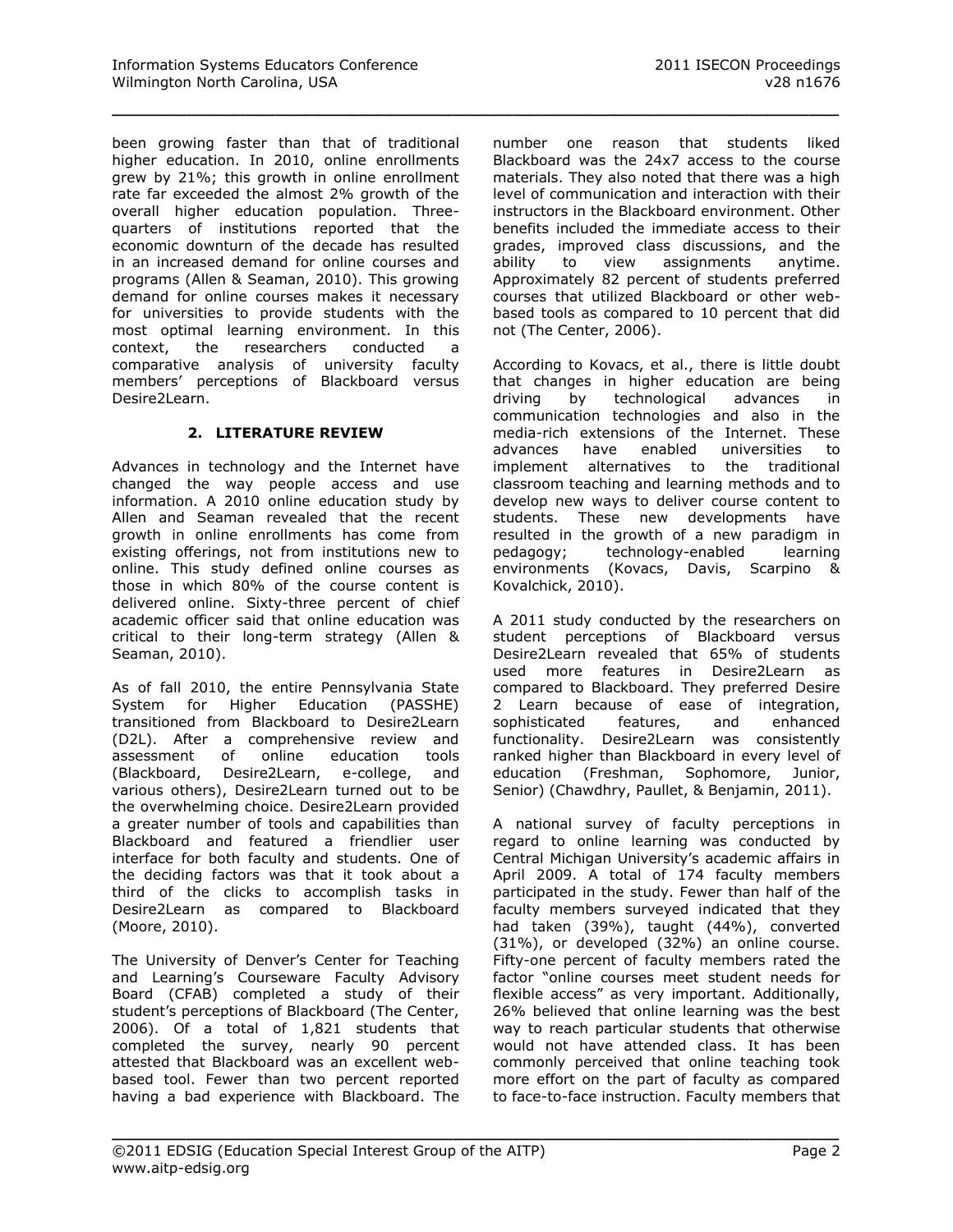taught online or developed courses online rated their level of effort in the online environment as compared to an equivalent course in the face-toface environment. Eighty percent of faculty members reported that it took more effort to create an online course than a traditional class. This result was also true for teaching online; sixty percent of faculty believed that it took more effort to teach online than in a face-to-face class (Central Michigan, 2009).

\_\_\_\_\_\_\_\_\_\_\_\_\_\_\_\_\_\_\_\_\_\_\_\_\_\_\_\_\_\_\_\_\_\_\_\_\_\_\_\_\_\_\_\_\_\_\_\_\_

A 2006 study conducted by Alexander, et al., compared faculty and student experiences with online learning courses. The study also did a longitudinal comparison of 2006 experiences with that of the 2000 study. A total of 140 faculty members responded to the 2006 study as compared to 81 faculty that responded to the 2000 study. Additionally, 300 students responded in the 2006 study as while 153 students responded to the 2000 study. The findings indicated that the faculty and students in both 2000 and 2006 reported overall satisfaction with the online learning experience. Students in the 2006 study reported significantly higher satisfaction levels as compared to faculty for online administrative support. Faculty and students in both studies agreed that two most important motivational factors for enrolling in online learning courses were accessibility and flexibility (Alexander, et.al. 2006).

In 2010, 183 two and four-year colleges and universities participated in The WICHE Cooperative for Educational Telecommunications (WCET) and The Campus Computer Project survey related to managing online education. This study found that colleges and universities engaged in online learning made major investments in faculty development. The results showed key differences between on campus and online courses. In contrast to teaching in traditional classrooms, both part-time and fulltime faculty that taught online courses had to complete significant training. Mandatory training for faculty that taught online courses reflected an institutional awareness of the challenges of teaching in the online environment (WCET, 2010).

A 2010 study conducted by Stewart, Bachman & Johnson sought to determine predictors of faculty acceptance of online education. This study used an extended version of the technology acceptance model to predict intention to teach online. This study revealed that faculty who found learning management systems easy to use were likely to teach online, and that instructors who enjoyed traditional courses were reluctant to teach online. Online degree programs required faculty to commit to teaching several courses online in a strategic manner each semester. This study also found that intrinsic motivation to teach online was found to be the strongest predictor of interest in offering online degree programs (Stewart, Bachman, & Johsnon, 2010).

# **3. RESEARCH METHODOLOGY**

The online learning environment has enabled faculty all over the world to access higher education; classes at their own convenience day or night. The purpose of this study is to compare the faculty's perceptions of Blackboard with that of Desire2Learn. This study explores the following research questions:

RQ1: What is the technology preference of faculty that have used both Blackboard and Desire2Learn?

RQ2: Is there a significant difference between using Blackboard and Desire2Learn to teach online classes?

This study compared faculty perceptions of Blackboard against that of Desire2Learn, at a small mid-Atlantic University during the months of February and March 2011. This study utilized a quantitative methodology to assess the differences between faculty perceptions of Blackboard and Desire2Learn. The response rate was about 9.85% of the total population. Of the 396 faculty members that taught during the Spring 2011 semester, 39 full-time and adjunct faculty members completed the survey.

The survey obtained information from faculty that had used both Blackboard and Desire2Learn. The survey was developed from a partial replication of a 2006 [3] Blackboard survey conducted at the University of Denver and an earlier study conducted by the researches at a mid-Atlantic University in<br>Pennsylvania in 2010. The researchers Pennsylvania in 2010. enhanced the survey with additional questions to obtain insights that were not captured in prior studies. The survey results were analyzed using SPSS, a software tool for statistical analysis. This study used Chi-square with a statistical significance at the .05 margin of error with a 95% confidence level to determine students' preference between Blackboard and Desire2Learn. Statistical frequencies were used

\_\_\_\_\_\_\_\_\_\_\_\_\_\_\_\_\_\_\_\_\_\_\_\_\_\_\_\_\_\_\_\_\_\_\_\_\_\_\_\_\_\_\_\_\_\_\_\_\_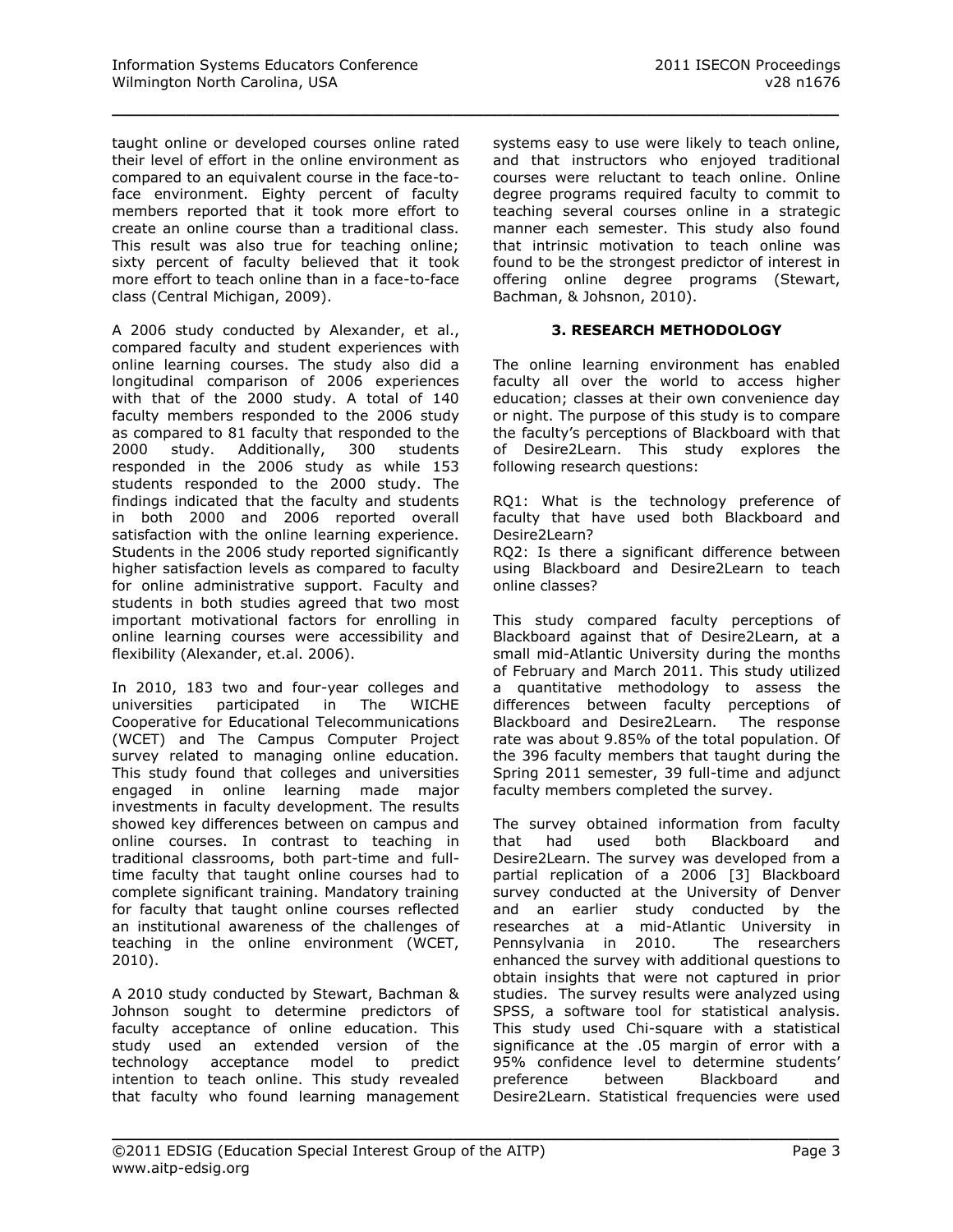to determine the basis for the students' use of the two online learning management systems. The study was a convenience sample; it surveyed faculty from the School of Arts and Humanities, Business, Science and Match, Engineering, Computer Science, Information Technology, Criminal Justice and Psychology.

\_\_\_\_\_\_\_\_\_\_\_\_\_\_\_\_\_\_\_\_\_\_\_\_\_\_\_\_\_\_\_\_\_\_\_\_\_\_\_\_\_\_\_\_\_\_\_\_\_

The survey instrument consisted of 26 closedended questions and one open-ended question. Fourteen of the closed-ended questions provided an "Other" option, which allowed faculty to provide responses in addition to predetermined responses listed in each question. The first three questions focused on faculty demographics; they included gender, age, and department. Question four, was a contingency question that asked faculty if they had taught any online distance learning classes. If the faculty answered yes, they continued on to question five which asked if the faculty had taught online classes using both Blackboard and Desire2Learn. If the faculty answered yes again, they were to continue on with the survey. If the answer was no, the faculty exited the survey. Based on the faculty knowledge and use of both Blackboard and Desire2Learn, questions 6-25 focused on their preferences between the two online learning management systems. The final question was designed so that faculty could provide additional comments or concerns related to Blackboard and Desire2Learn.

#### **4. RESULTS**

The survey responses were analyzed to assess faculty technology preferences for Blackboard as compared to Desire2Learn and to determine if the difference in preferences was significant. Faculty responses indicated that 51.3% of the respondents were male and 48.7% of the respondents were female. The demographic and background information is further detailed in relation to gender in Table 1, which depicts age, department, and prior experience with online classes broken down by gender. There were no respondents in the 18025 age brackets. In age brackets 25-35 and 36-45, female respondents outnumbered the males. In stark contrast, males outnumbered females by a factor of 2 in the 56-65 age bracket. An equal number of males and females in the 46-55 age bracket responded to the survey. Males outnumbered females in the Arts and Humanities, Business, Computer Science and Information Technology Departments. In contrast, females outnumbered males in the Education and Science & Math

Departments by a factor of 1.25 and 2.98 respectively. It should be noted that there were no females from the Business, Computer Science and Information Technology Departments. There were no male nor female respondents from the Psychology Department.

|              | Table 1: Demographic Breakdown of Survey |  |
|--------------|------------------------------------------|--|
| Participants |                                          |  |

| <u>Demographic</u><br><b>Information</b> | Male    | Female  |
|------------------------------------------|---------|---------|
| Age:                                     |         |         |
| $18 - 25$                                | $0.0\%$ | $0.0\%$ |
| $26 - 35$                                | 7.7%    | 12.8%   |
| $36 - 45$                                | 15.4%   | 17.9%   |
| $46 - 55$                                | 7.7%    | 7.7%    |
| $56 - 65$                                | 20.5%   | 10.3%   |
| Department:                              |         |         |
| Arts and Humanities                      | 19.4%   | 12.9%   |
| <b>Business</b>                          | 3.2%    | 0.0%    |
| Education                                | 6.5%    | 19.4%   |
| Science & Math                           | 12.9%   | 16.1%   |
| Computer Science                         | 3.2%    | $0.0\%$ |
| <b>Information Systems</b>               | $0.0\%$ | $0.0\%$ |
| <b>Information Technology</b>            | 3.2%    | $0.0\%$ |
| Psychology                               | $0.0\%$ | $0.0\%$ |
| Not Listed                               | 3.2%    | $0.0\%$ |
| <b>Online Classes Before</b>             |         |         |
| Yes                                      | 46.2%   | 35.8%   |
| <b>No</b>                                | 7.7%    | 10.3%   |
| <b>Total</b>                             | 53.9%   | 46.1%   |

After collecting demographic data, the researchers collected data about the faculty choices between Blackboard and Desire2Learn in relation to gender, age, and department. Males preferred Blackboard over Desire2Learn by a factor of 3.99; while females preferred Desire2Learn over Blackboard by a factor of 1.34. The first comparison focused on the faculty-preferred choice for online class technology; this was broken down by male and female. The result yielded a chi-square value of 2.487 with one degree of freedom. Additionally, the statistical probability was calculated to be .115 or 11.5%. Since this value did not fall below the required .05 or 5% threshold, the study did not find any statistical significance between gender and the faculty choices of technology for their online classes. Table 2 lists the percentage of faculty (by gender) who chose the specific online class technology. This table provides additional detail by subdividing gender according to the associated faculty department.

\_\_\_\_\_\_\_\_\_\_\_\_\_\_\_\_\_\_\_\_\_\_\_\_\_\_\_\_\_\_\_\_\_\_\_\_\_\_\_\_\_\_\_\_\_\_\_\_\_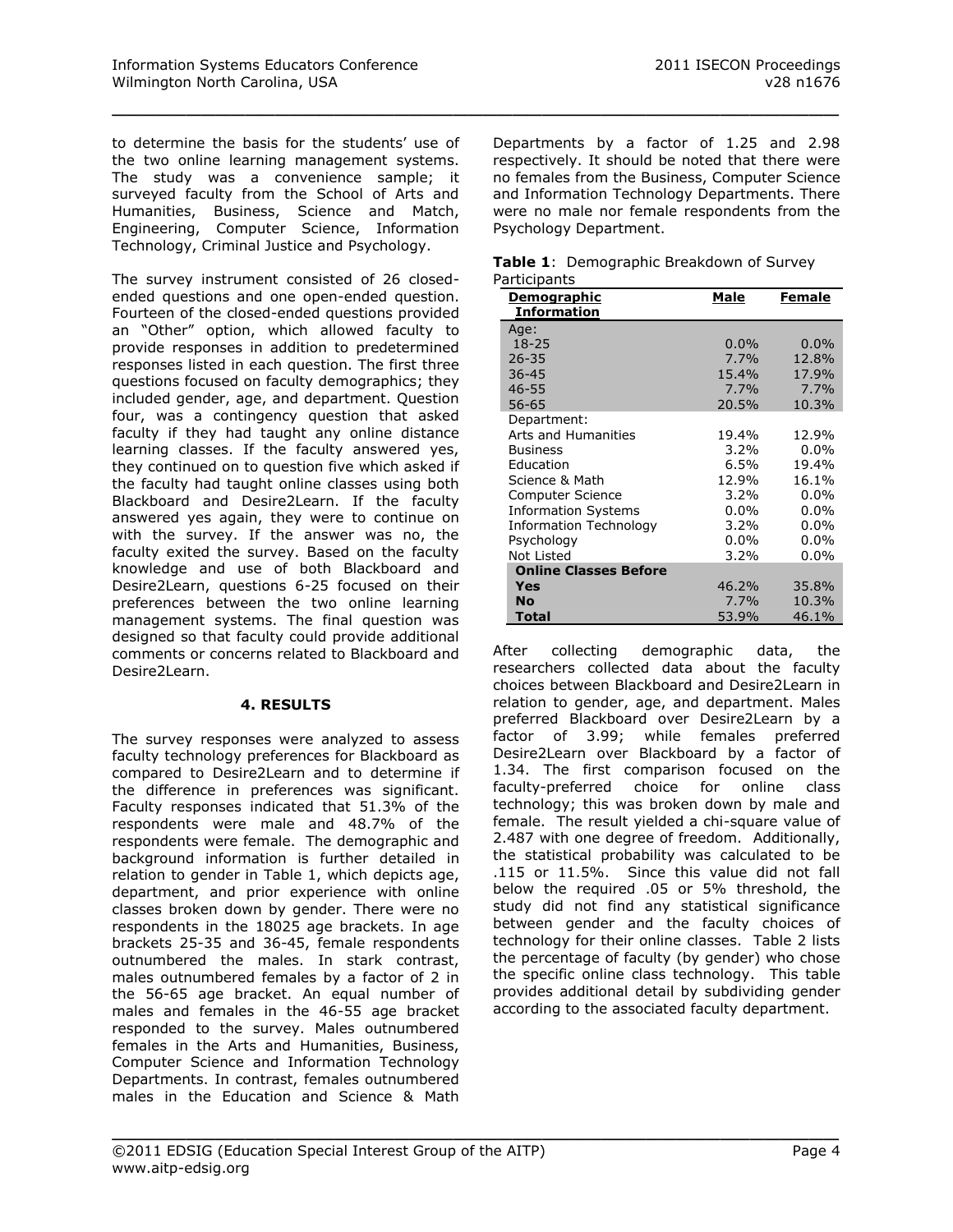| Department                    |                |            |              |
|-------------------------------|----------------|------------|--------------|
| Gender/                       | <b>Blackbo</b> | Desire2Lea | <b>Total</b> |
| <b>Department</b>             | ard            | rn         |              |
| <b>Male</b>                   | 47.1%          | 11.8%      | 58.9%        |
| Arts &                        | 11.79%         | $0.0\%$    | 11.79%       |
| <b>Humanities</b>             |                |            |              |
| <b>Business</b>               | 5.88%          | 0.0%       | 5.88%        |
| Education                     | 0.0%           | $0.0\%$    |              |
| Science &<br>Math             | 5.88%          | 5.88%      | 11.76%       |
| Computer<br>Science           | 5.88%          | 0.0%       | 5.88%        |
| Information<br><b>Systems</b> | 0.0%           | 0.0%       | 0.0%         |
| Information<br>Technology     | 5.88%          | $0.0\%$    | 5.88%        |
| Psychology                    | 0.0%           | 0.0%       | 0.0%         |
| Undecided                     | 11.79%         | 5.88%      | 17.76%       |
| Female                        | 17.6%          | 23.5%      | 41.1%        |
| Arts &<br><b>Humanities</b>   | 5.88%          | 5.88%      | 11.76%       |
| <b>Business</b>               | 0.0%           | 0.0%       | 0.0%         |
| Education                     | $0.0\%$        | 11.79%     | 11.79%       |
| Science &<br>Math             | 5.88%          | 5.88%      | 17.76%       |
| Computer<br>Science           | 0.0%           | $0.0\%$    | $0.0\%$      |
| Information<br><b>Systems</b> | 0.0%           | 0.0%       | 0.0%         |
| Information<br>Technology     | $0.0\%$        | 0.0%       | $0.0\%$      |
| Psychology                    | 0.0%           | 0.0%       | 0.0%         |
| Undecided                     | 5.88%          | 0.0%       | 5.88%        |
| <b>Total</b>                  | 64.7%          | 35.3%      | 100.0%       |

|            | Table 2: Technology Choice by Gender and |  |  |
|------------|------------------------------------------|--|--|
| Denartment |                                          |  |  |

The second comparison investigated the faculty; choice for online class technology; the variable in this case was age. There were no respondents in the 18-25-age bracket. The respondents in the 26-35-age bracket were split down the middle with 11/1% each for Blackboard and Desire2Learn. Respondents in the 36-45-age bracket preferred Desire2Learn over Blackboard by a factor of 3.01. Respondents in the 46-55 and 56-65 age brackets preferred Blackboard over Desire2Learn by a factor of 3.01 and 4.00 respectively. The results yielded a chi-square value of 2.221 with three degrees of freedom. The statistical probability was calculated to be .528 or 52.8% which is above the allowable limit of 5%. Therefore, this study did not find any statistical significance between age and the faculty choice of technology for online classes. Table 3 below lists the percentage of faculty (by age) who chose the specific online class technology.

| Table 3: Technology Choice by Age |  |  |  |
|-----------------------------------|--|--|--|
|                                   |  |  |  |

\_\_\_\_\_\_\_\_\_\_\_\_\_\_\_\_\_\_\_\_\_\_\_\_\_\_\_\_\_\_\_\_\_\_\_\_\_\_\_\_\_\_\_\_\_\_\_\_\_

| Age          | <b>Blackboard</b> | <b>Desire2Learn</b> | <b>Total</b>           |
|--------------|-------------------|---------------------|------------------------|
| $18 -$<br>25 | 0.0%              | 0.0%                | 0.0%                   |
| $26 -$<br>35 | 11.1%             | 11.1%               | 22.2%                  |
| $36 -$<br>45 | 11.1%             | 16.7%               | 27.8%                  |
| $46 -$<br>55 | 16.7%             | 5.55%               | 22.25<br>$\frac{0}{0}$ |
| $56 -$<br>65 | 22.2%             | 5.55%               | 27.75<br>$\frac{0}{0}$ |
| <b>Total</b> | 61.1%             | 38.9%               | 100.0<br>$\frac{0}{0}$ |

The third and final comparison was between the faculty department and their choice of technology for their online classes. Respondents from the Arts & Humanities, Computer Science, and Information Technology Department favored Blackboard over Desire2Learn; while respondents from the Education and undecided departments favored Desire2Learn over Blackboard. The results of this comparison yielded a chi-square value of 5.960 with eight degrees of freedom. The statistical probability was calculated to be .428 or 42.8%, which is above the allowable limit of 5%. The study concluded that there was no statistical significance between a faculty department and their choice of technology for online classes. Table 4 displays the student's degree versus their technology choice.

| Table 4: Technology Choice by Department |  |
|------------------------------------------|--|
|                                          |  |

| Concentrati       | <b>Blackbo</b> | <b>Desire2Le</b> | <b>Total</b> |
|-------------------|----------------|------------------|--------------|
| on                | ard            | arn              |              |
| Arts &            | 17.65%         | $0\%$            | 26.6%        |
| <b>Humanities</b> |                |                  |              |
| <b>Business</b>   | 5.88%          | 5.88%            | 13.4%        |
| Education         | 0.0%           | 11.76%           | 13.3%        |
| Science &         | 11.76%         | 11.76%           | 26.6%        |
| Math              |                |                  |              |
| Computer          | 5.88%          | 0.0%             | 6.7%         |
| Science           |                |                  |              |
| Information       | $0.0\%$        | $0.0\%$          | $0.0\%$      |
| Systems           |                |                  |              |
| Information       | 5.88%          | $0.0\%$          | 6.7%         |
| Technology        |                |                  |              |
| Psychology        | $0.0\%$        | $0.0\%$          | $0.0\%$      |
| Undecided         | 17.54%         | 5.88%            | 6.7%         |
| Total             | 53.3%          | 46.7%            | 100.0%       |

One of the questions in the survey determined if faculty used more features in Desire2Learn. Of the total number of respondents, 61.1% said they used more features in Blackboard as compared to Desire2Learn; this was in contrast to 38.9% that used more features in Desire2Learn over Blackboard. The second

\_\_\_\_\_\_\_\_\_\_\_\_\_\_\_\_\_\_\_\_\_\_\_\_\_\_\_\_\_\_\_\_\_\_\_\_\_\_\_\_\_\_\_\_\_\_\_\_\_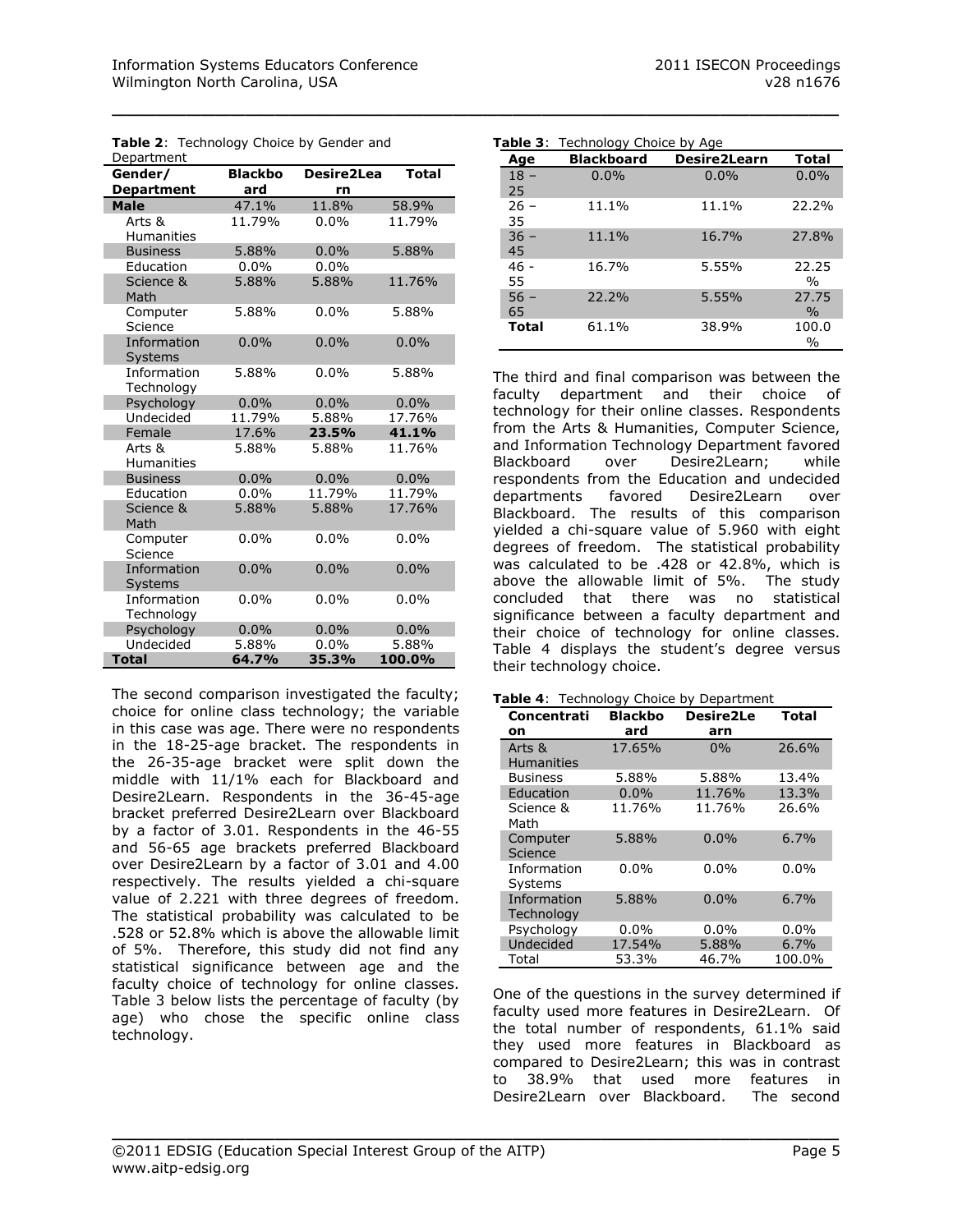question asked those who said they used Desire2Learn more than Blackboard for their reasons for using Desire2Learn more than Blackboard. 71.4% of those who said that they use Desire2Learn more than Blackboard stated that they did so because of "Ease of Integration." Table 5 below details reasons for the faculty preference for Desire2Learn as opposed to Blackboard. Additionally, this question allowed for an open-ended response "Other;" the responses for "Other" are listed below Table 5.

|                           | Table 5: Reasons for using Desire2Learn More |  |
|---------------------------|----------------------------------------------|--|
| <b>D2L: More Features</b> | % who used                                   |  |

|                         | feature |
|-------------------------|---------|
| <b>Training Options</b> | 14.3%   |
| Ease of Integration     | 71.4%   |
| Intuitive Interface     | 14.3%   |
| Other                   | 28.6%   |

Other reasons why faculty used Desire2Learn more than blackboard are:

- More sophisticated features in grade book are available.
- Relying more on web-based learning opportunities than I did in previous years

**Table 6**: Usage of Blackboard and Desire2Learn Features

| <b>Features</b>            | <b>Blackboard</b> | <b>Desire2Learn</b> |
|----------------------------|-------------------|---------------------|
| Announcements              | 42.5%             | 40.0%               |
| Syllabus                   | 42.5%             | 35.0%               |
| <b>Discussion Board</b>    | 35.0%             | 30.0%               |
| Email                      | 45.0%             | 37.5%               |
| Digital Dropbox            | 32.5%             | 30.0%               |
| Quizzes and surveys        | 35.0%             | 35.0%               |
| <b>Group Tools</b>         | 15.0%             | 12.5%               |
| Collaboration (chat)       | 7.5%              | 5.0%                |
| Imbedded                   | 17.5%             | 7.5%                |
| audio/video                |                   |                     |
| Blackboard mobile          | 5.0%              | 0.0%                |
| <b>Notification System</b> | 7.5%              | 5.0%                |
| Other                      | $0.0\%$           | $0.0\%$             |

The questionnaire asked the faculty a series of questions to further determine the faculty's utilization of features in both Blackboard and Desire2Learn to better understand if one technology was used more than the other. The faculty evaluated 11 features and were allowed to provide open-ended responses in the "Other" field. Blackboard was the preferred option for all but one of the features where it was equal. This breakdown is detailed in Table 6.

Those who responded to the above did not elaborate using the "other" option.

\_\_\_\_\_\_\_\_\_\_\_\_\_\_\_\_\_\_\_\_\_\_\_\_\_\_\_\_\_\_\_\_\_\_\_\_\_\_\_\_\_\_\_\_\_\_\_\_\_

#### **5. DISCUSSION**

The first research question determined the technology preferences between Blackboard and Desire2Learn from the perspective of the faculty. Based upon the results of the surveys discussed in the previous section, these results could be discussed in one of two ways: (1) the technology preference both overall and broken down by gender, age, and department; (2) the percent usage of similar features in both systems.

Approximately 38.9% of the respondents said they preferred Desire2Learn, while 61.1% preferred Blackboard. These results were further broken down based upon other variables. With respect to gender, Blackboard was the preferred choice for males, while Desire2Learn was the preferred choice for females. With respect to age, each of the age brackets preferred Blackboard; determination could not be made about the 26-35-age bracket since there were no respondents in this bracket. Lastly, most of the department categories ranked Blackboard as preferred over Desire2Learn with the exception of Business, Education, and Science & Math which ranked Desire2Learn higher. It should be noted that there was no statistical significance between characteristics (gender, age, and department) and the online class technology preference.

The second method to determine the technology preference for the online class compared the percent usage of similar features in both Desire2Learn and Blackboard. Of the 12 features listed, eleven features were being used more in Blackboard as opposed to Desire2Learn. The feature that was used more in Desire2Learn as compared to Blackboard quizzes; it must be noted that this feature had the same percentage for both technologies. Clearly, Blackboard was preferred by a majority of faculty who took the survey in comparison to Desire2Learn.

The second research question focused on determining if a significant difference existed between the faculty preferences for Blackboard and for Desire2Learn. The study illustrated that respondents used more features in Blackboard as compared to Desire2Learn; however, this difference between the percent usages of these two technologies was under ten percent. This